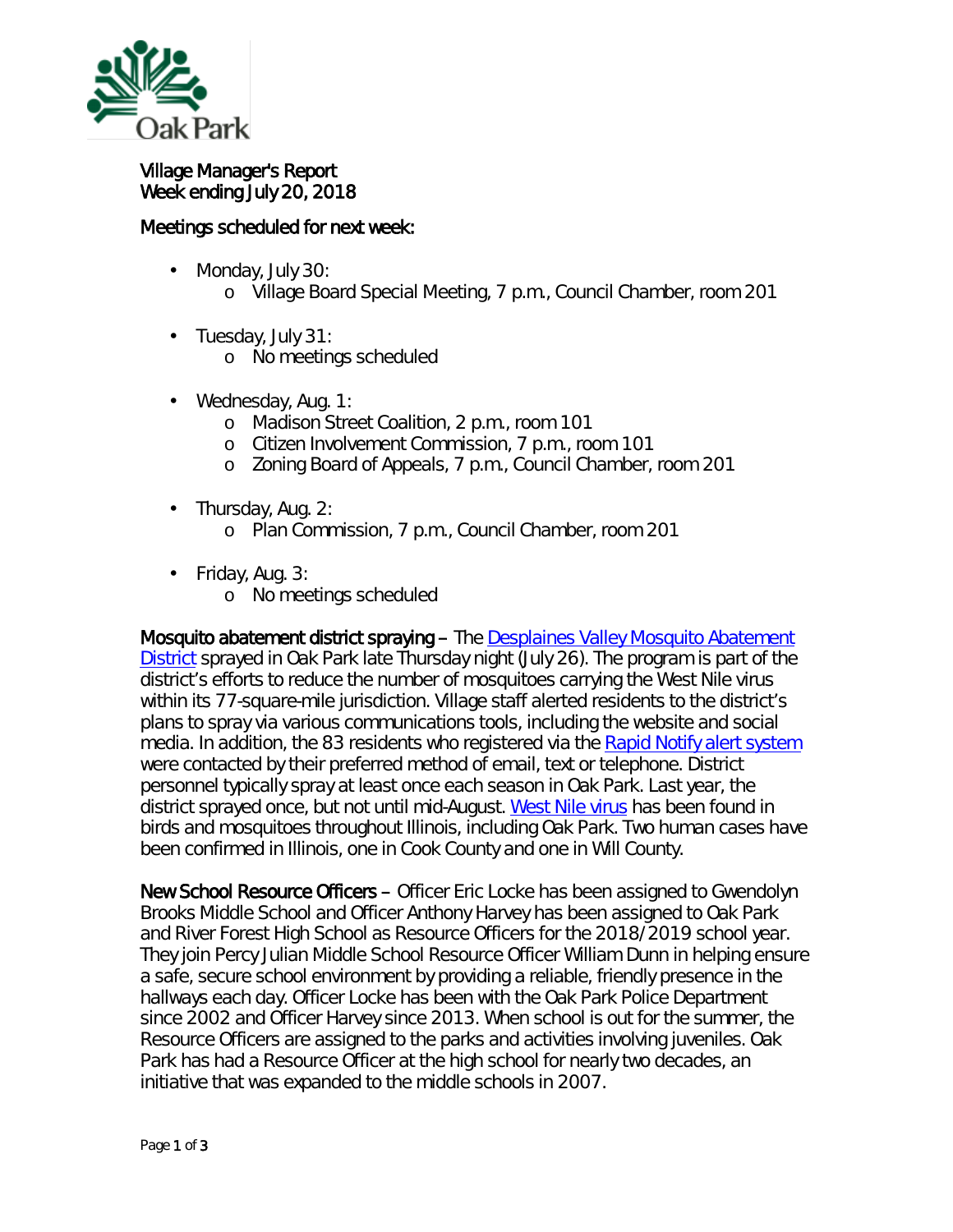Police basketball camp – Nearly 80 boys and girls ages 8 to 14 took part in the annual Oak Park Police Youth Basketball Camp held this week at Brooks Middle School. Nine members of the Police Department, including several resident beat and school resource officers, helped run the camp, which featured one-on-one and group instruction, team play, full-court games, contests and awards. The long-running summer camp has proven to be an effective tool in building trust between Police and local youth.

Boulevards project – The intersection of North Boulevard and Kenilworth Avenue is scheduled to be re-opened next week as installation of water and sewer mains along North Boulevard between Forest and Kenilworth avenues continues. Connections to properties will be made for both sewer and water services once the entire new system has been installed. North Boulevard remains closed to through traffic between Forest and Kenilworth avenues, but is accommodating two-way local traffic. Traffic is being detoured around the construction site via Lake Street and arrangements have been made to accommodate affected parking permit holders' vehicles in the Holley Court Garage. Periodic notifications and project schedule changes are posted online at [www.oak-park.us/boulevards.](http://www.oak-park.us/boulevards)

Sidewalk replacement – The annual sidewalk replacement program began this week in southwest Oak Park. The goal is to complete all work prior to the start of school. Crews are focusing first on sidewalk squares with larger trip hazards.

Street resurfacing and repairs – Pavement milling began this week on streets north of Lake Street scheduled to be repaved during the first round of projects. Concrete repairs and sidewalk corner upgrades are substantially complete and all streets included in this round should be paved in the next few weeks. The season's second and final round of resurfacing also is expected to begin within a few weeks. This round will include 11 blocks of roadway and four off-street parking lots. In the meantime, microsurfacing, crack filling and pavement patching is scheduled to begin next week, with more than four miles of local streets included in the routine maintenance work.

Alley improvements – Pavement removal continued in the alley located between Euclid and Linden avenues and south of Greenfield Street. Eighteen alleys have been completed so far this season and 51 residents within the boundaries of the alley projects have elected to have their private garage aprons replaced as their alleys are reconstructed. All alley projects remain on schedule to be completed by mid-September.

Miscellaneous construction updates – Water and sewer connections to the Albion development project at Forest Avenue and Lake Street were expected to wrap up this week, after reducing traffic to one lane during construction hours. The tower crane has been erected and vertical construction is beginning. Work on a new cul-de-sac has been substantially completed on Maple Avenue as part of the Rush Oak Park Hospital emergency room project. The hospital's contractor has some remaining punch-list work to be completed over the next few weeks. Landscaping on the Euclid Avenue side of District House at Lake Street was completed this week and crews will begin removing the old sidewalk on Lake Street next week to make way for the new one. The eastbound lane of South Boulevard between Harlem Avenue and Marion